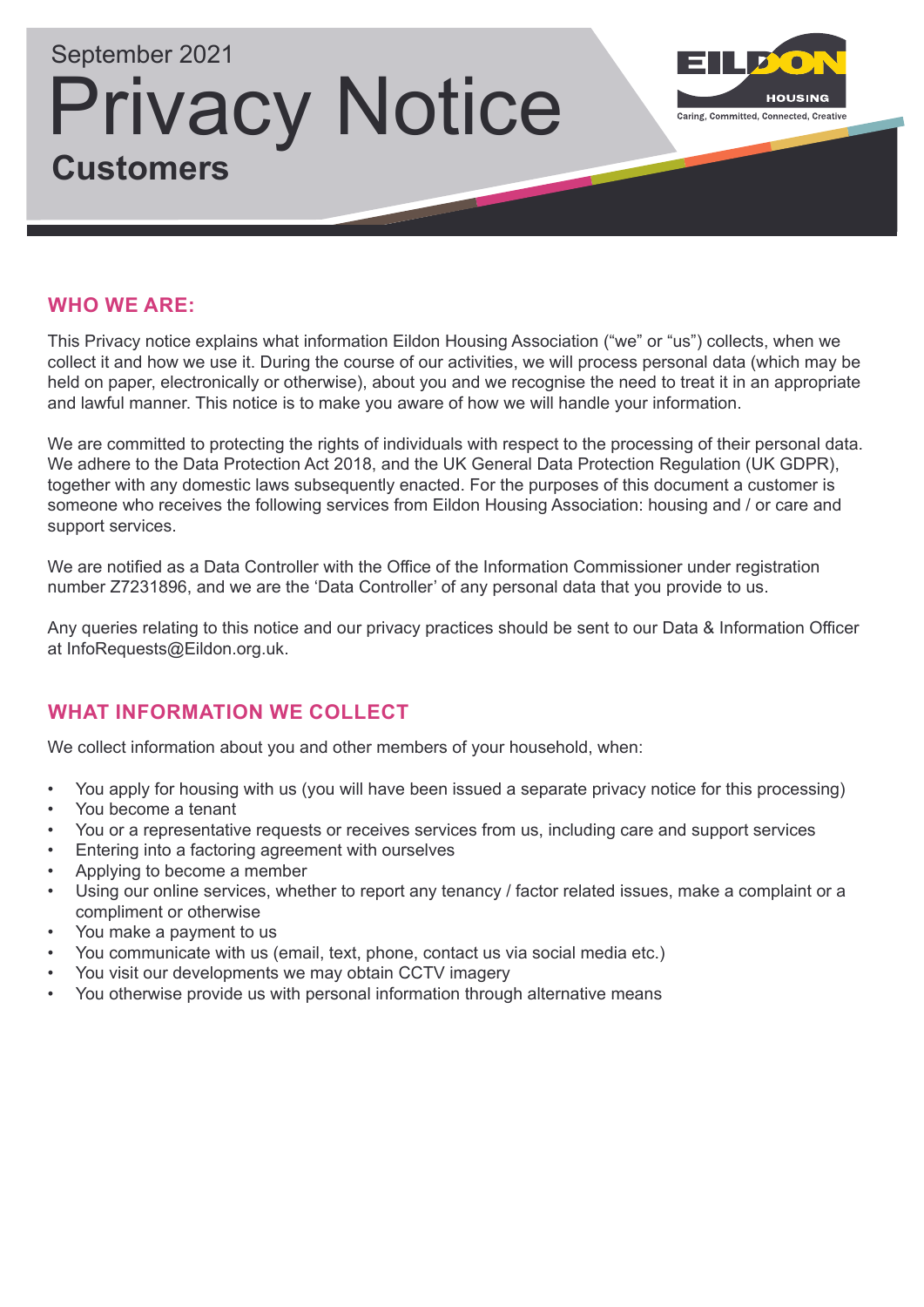**The information we collect and retain about you will depend upon the services you receive from us, this information may include:**

- Name
- Date of Birth
- Gender
- **Address**
- Telephone Number
- Email address
- Benefits Information
- Bank details
- Marital Status
- Preferred language
- **Disability**
- **Medical**
- **Ethnic Origin**
- **Photographs**
- **Employer details**
- ID Documentation
- National Insurance Number
- Household Composition
- Next of Kin
- Information about criminal convictions
- Rent Payment Method
- Information detailing your support needs
- Power of Attorney, Guardianship or other legal representative details
- Information detailing your support needs
- Details of your support provider if you have one
- Any further information that may be collected dependant on your circumstances

In some of our housing developments we provide a community wifi service, we will process the sign in details for these services.

#### **We may receive the following information from third parties in relation to your tenancy:**

- Benefits information, including awards of Housing Benefit / Universal Credit
- Payments made by you to us
- Complaints or other communications regarding behaviour or alleged breaches of the terms of your contract with us, including information obtained from Police Scotland;
- References from previous tenancies including reports as to the conduct or condition of your tenancy and complaints of anti-social behaviour
- Health and personal care information with regard to your housing and/or support needs

# **WHY WE NEED THIS INFORMATION ABOUT YOU AND HOW IT WILL BE USED:**

#### **We need your information and will use your information to:**

- Undertake and perform our obligations and duties to you in accordance with the terms of our contract with you (or with Scottish Borders Council where we are contracted to provide you with care and support services)
- Enable us to supply you with the services and information which you have requested
- Enable us to respond to your repair request, housing application and complaints made
- Analyse the information we collect so that we can administer, support, improve and develop our business and the services we offer
- Contact you to send you details of any changes to our suppliers which may affect you
- Ensure consistency with the proper performance of our operations and business
- Contact you to provide information and to collect your views on our products and services
- Protect your interests, and the interests of others
- Call recording information may be used for training and monitoring purposes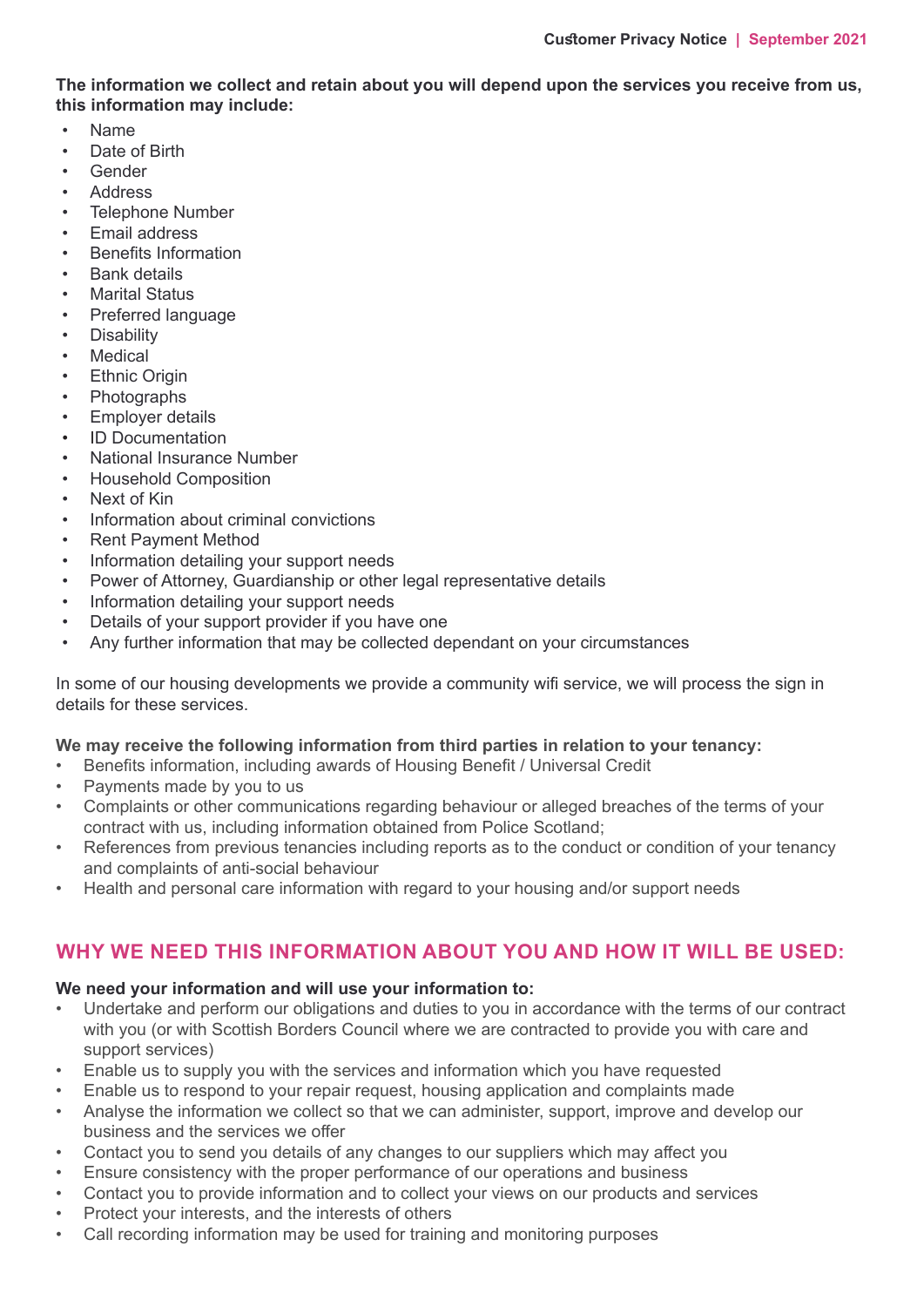# **SHARING OF YOUR INFORMATION:**

#### **The information you provide to us will be treated by us confidentially. We may disclose your information to other third parties who act for us for the purposes set out in this notice or for purposes approved by you, including the following:**

- If we enter into a joint venture with or merge with another business entity, your information may be disclosed to our new business partners or owners
- In the event that an aspect of our service is transferred to another organisation your information may be disclosed to the new provider
- If we instruct repair, maintenance or survey works your information may be disclosed to any contractor
- Your information will be processed to allow you to make payments by direct debits or by using a payment or debit / credit card
- If a rent refund is required we may request your bank details in order to make payment to you on these occassions we will always confirm bank details with you
- If investigating a complaint or criminal activity, information may be disclosed to Police Scotland, Local Authority departments, Scottish Fire and Rescue Service and others involved in any complaint, whether we're investigating the complaint or otherwise
- In the interest of your safety we share information with emergency services and service providers
- If we are required to instruct Sheriff Officers directly your information will be disclosed as required
- Your information may be disclosed to third parties, such as utility companies and local authorities
- Investigating payments made or otherwise, your information may be disclosed to payment processors, Local Authority and the Department of Work & Pensions
- If we are conducting a survey of our products and / or service, your information may be disclosed to third parties assisting in the compilation and analysis of the results
- Obtaining legal guidance relating to your tenancy, your information may be shared
- If you are looking to move to another landlord, we may share reference information with your new landlord
- If you are in arrears, we may share information with a third party who analyses rent payment history to determine if contact is required, to aid our staff in collection of rent arrears
- If we have significant concerns about you or other household members welfare we may share information with Social Work
- We may share information with local authorities and health professionals with regard to your housing and / or care and support needs
- We share information with our warden call alarm provider to enable them to contact your family or medical professionals in the event of an emergency
- We grant access to our external auditors, internal auditors, the Scottish Housing Regulator, OSCR or anybody carrying out an audit on our services or systems

#### **Unless required to do so by law, we will not otherwise share, sell or distribute any of the information you provide to us without your consent.**

# **TRANSFERS OUTSIDE OF THE UK AND EUROPE**

Your information will only be stored within the UK. We will not transfer your personal information out with the UK without making you aware.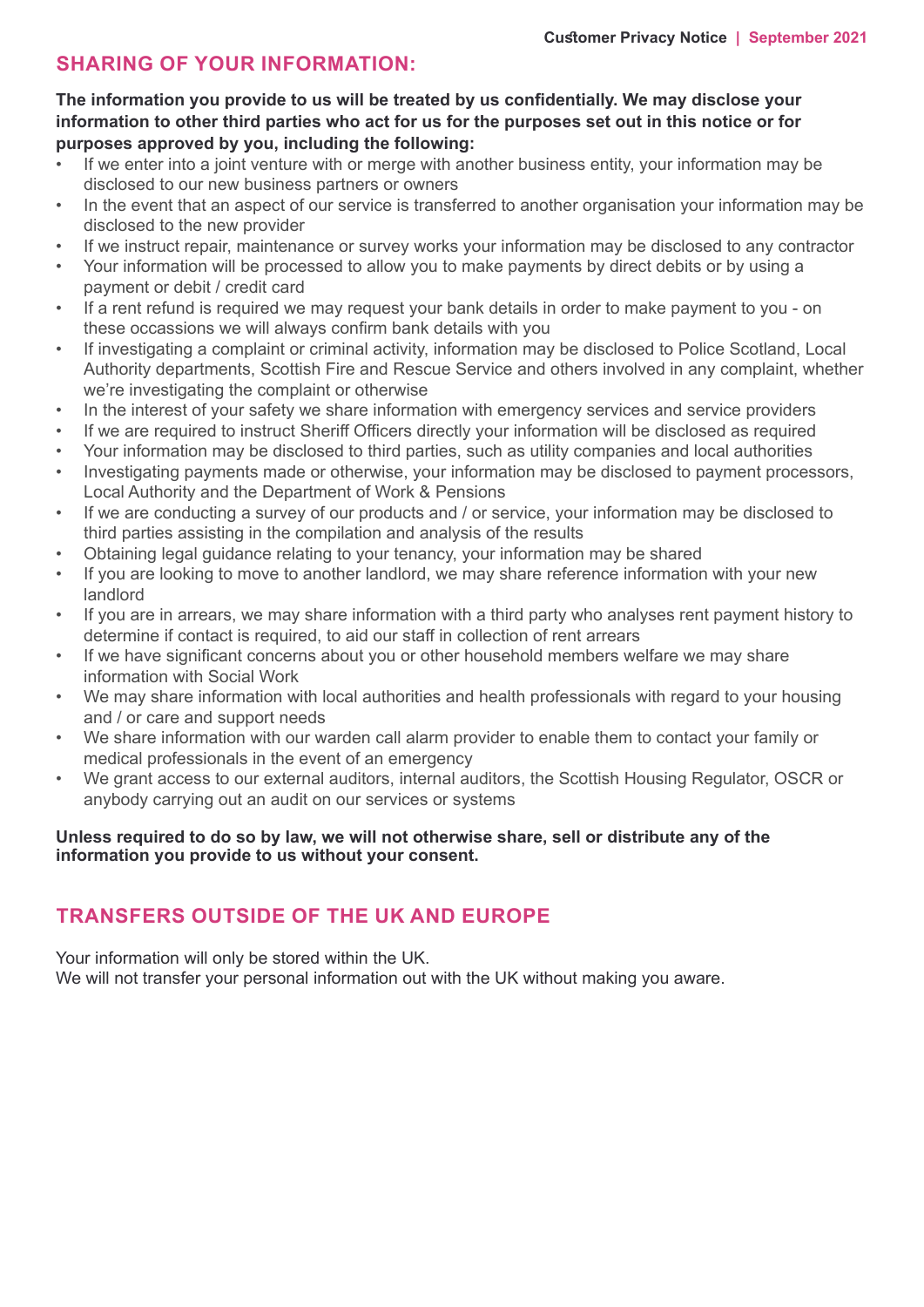### **SECURITY**

When you give us information, we take steps to make sure that your personal information is kept secure and safe. As we hold your information both in paper format and electronically, we have several different ways to ensure security measures are in place.

Personal information that we hold in paper format for you is kept in cabinets that are locked at the end of each working day.

The information that we hold about you electronically is protected in several ways:

- No access to the network unless the correct user-name and password are entered
- No access to Eildon's computers and smartphones unless the correct username and passwords are entered
- No access to the remotely hosted services unless the correct username and passwords are entered
- All Eildon computers and smartphones are password protected
- All Eildon electronic devices (tablets, notebooks, removable storage etc.) are encrypted
- Data Loss Prevention software
- A range of cyber security measures
- Anti-virus software
- Policies and procedures, information, and training for staff

Our Privacy Policy can be found in the downloads section of our website: www.eildon.org.uk, alternatively you can contact us and we will provide a hardcopy.

# **HOW LONG WE KEEP YOUR INFORMATION**

We review our data retention periods regularly and will only hold your personal data for as long as is necessary for the relevant activity, or as required by law, or as set out in any relevant contract we have with you.

We will generally keep your information for the periods indicated in our retention schedule which can be found online at: www.eildon.org.uk alternatively you can contact us and we will provide a hardcopy.

After these time periods have passed the information will be destroyed if it is no longer required for the reasons it was obtained, or legally necessary.